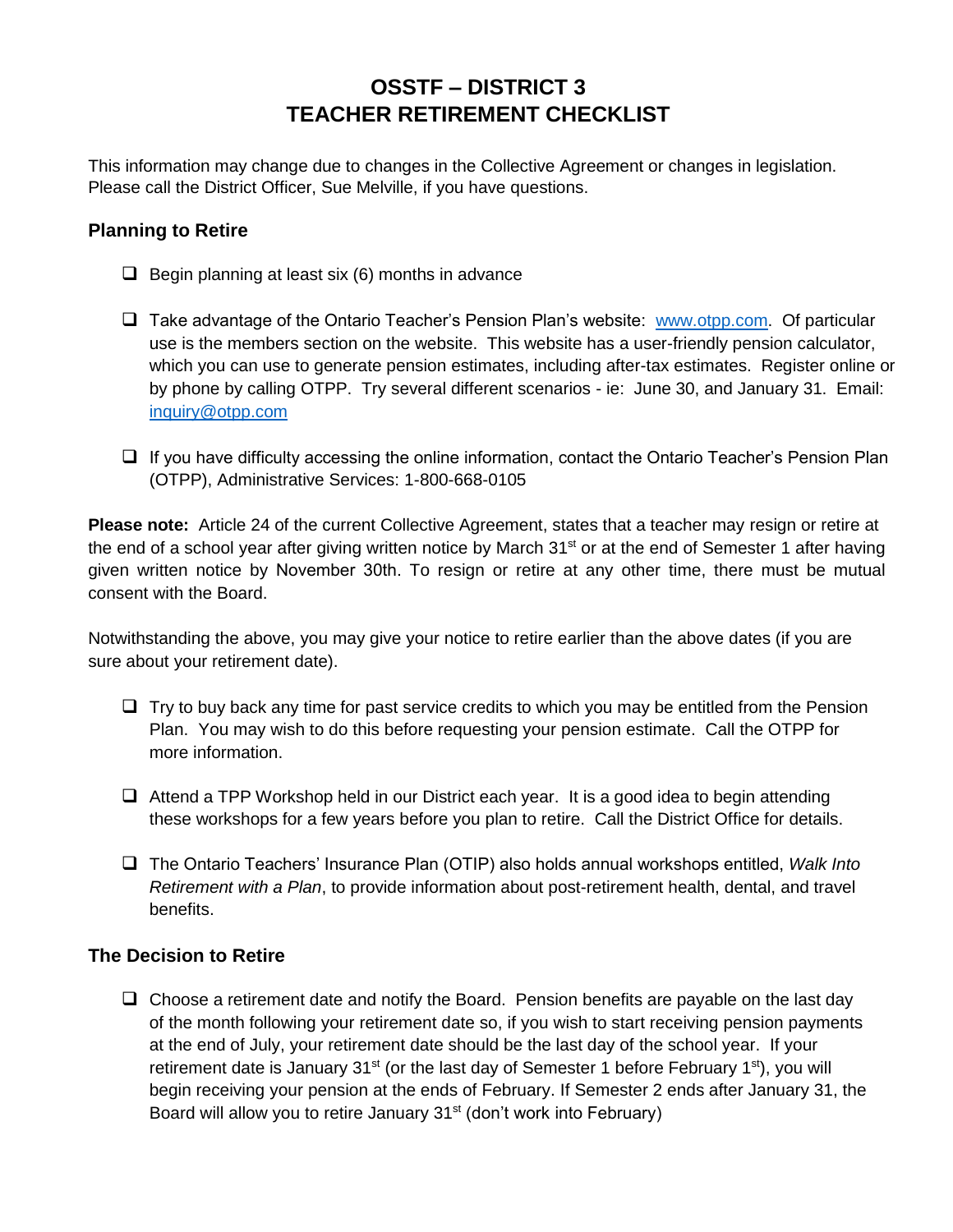- $\Box$  Send a letter to the Director of Education, Bruce Bourget, stating your decision to retire. A sample letter is available on our District Website: [www.d03.osstf.ca.](http://www.d03.osstf.ca/) You may want to make a copy of your retirement letter. The Board accepts letters through email. Please ensure that copies of your letter (paper or email) are sent to:
	- o Tiffany Hayes, Senior Administrator, Human Resources
	- o Sue Melville, District 3 Officer
	- o Your Principal
- $\Box$  Apply for your Teacher's Pension online. If going online is difficult, please call OTPP and they will guide you through the process. The following documents will be required to complete your Pension Application. NOTE: You can upload these documents any time before you apply for your pension.
	- $\circ$  A copy of your birth certificate
	- $\circ$  A copy of your spouse's birth certificate or the birth certificate of the person you named as eligible for survivor pension
	- o Your Social Insurance Number and your partner's SIN, if applicable
	- $\circ$  A copy of your Marriage Certificate or Affidavit of Relationship, if applicable
	- $\circ$  A copy of your Certificate of Divorce or Degree Absolute, if applicable
	- o A voided cheque (for Direct Deposit)
	- $\circ$  TD1 Form (allows for the correct tax deductions to be made from your monthly pension payment)

You may choose to terminate your participation in the LTD plan if you meet one of three specific scenarios. Remember that if you become disabled after your cancellation date, you will not be covered. Our policy would cover you to the earlier of retirement, 65 years of age or being qualified for a 60% reduced pension. An Application for Long Term Disability (LTD) Coverage Termination is available by contacting Sue Melville at the District 3 Office.

- $\Box$  Investigate which benefits plan you want to join. When you retire, your benefits plan will end on the last day of the month in which you retire. The main choices are the Retired Teachers of Ontario (RTO), or the Retired Teachers' Insurance Plan (RTIP) through OTIP. You may wish to investigate other benefit packages offered by private insurers. While you may find less expensive plans elsewhere, be sure to note the claim limits on each plan.
- $\Box$  Make a decision about your Retirement Gratuity, if you are eligible for one (see Collective Agreement Article 37) You would have received a letter from the Board in June 2013 stating the amount of your gratuity as they were frozen by law at that time. Consider rolling it into a tax shelter. Details are provided in the package from the Board. You may want to have it paid out in two installments, a year apart.
- $\Box$  Apply for benefits from the Canada Pension Plan (CPP) six (6) months prior to the date you elect to receive your CPP benefit. You may claim your CPP benefit at any time between the ages of 60 and 70 [www.canada.ca/en/services/benefits/publicpensions.html](http://www.canada.ca/en/services/benefits/publicpensions.html)
- $\Box$  You may apply for your Old Age Security Pension six (6) months prior to your 65<sup>th</sup> birthday[, although you may delay OAS if preferred.](http://www.canada.ca/en/services/benefits/publicpensions.html) www.canada.ca/en/services/benefits/publicpensions.html